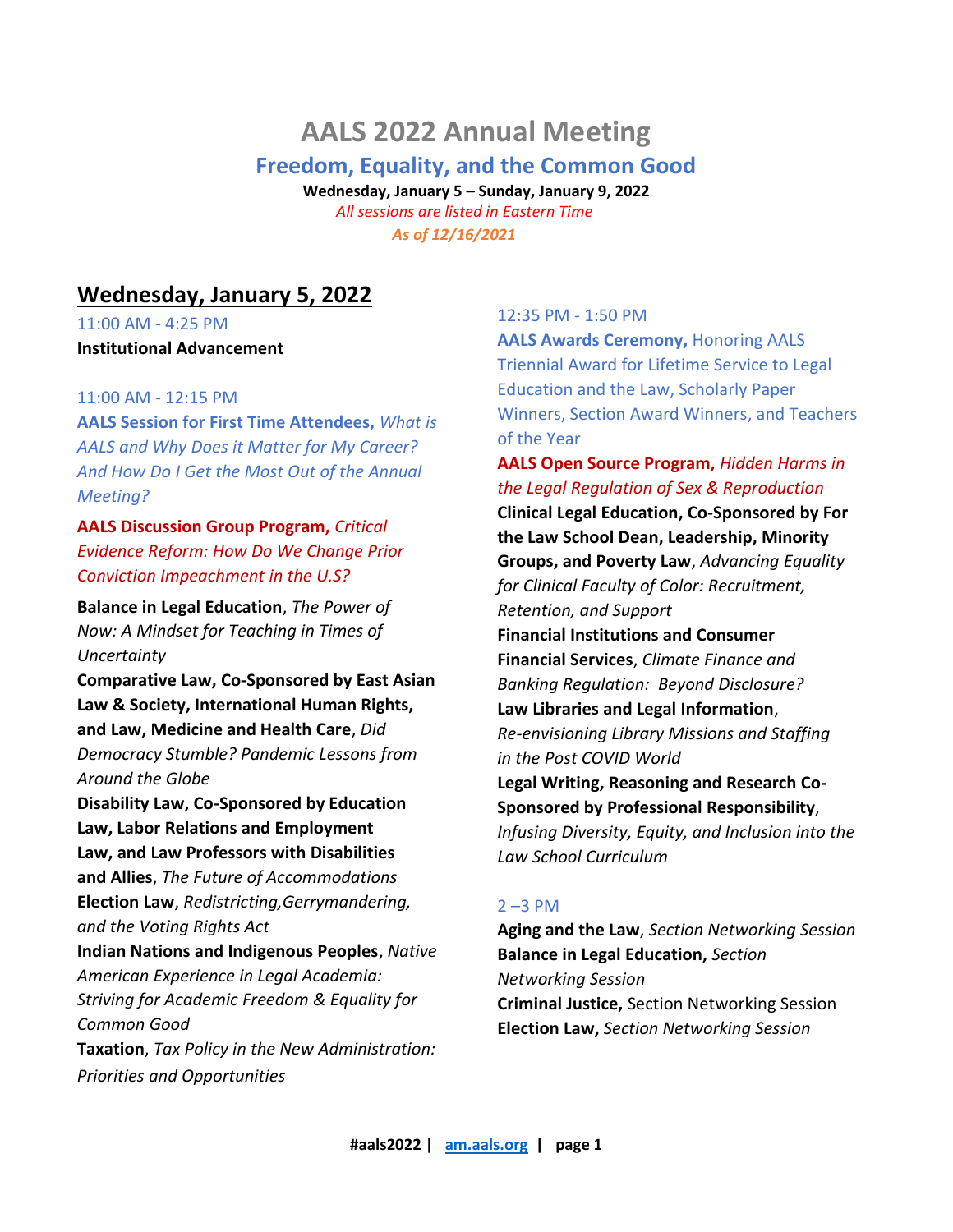#### $2 - 3$  PM

**Law Libraries and Legal Information***, Section Networking Session*  **Legal Writing, Reasoning, and Research,** *Award Ceremony* **National Security Law,** *Section Networking Session*  **Women in Legal Education***, Section Networking Session*

## 3:10 PM - 4:25 PM

**AALS Open Source Program Co-Sponsored by Leadership, Professional Responsibility, Pro Bono & Public Service Opportunities, and Women in Legal Education,** *The Impact of Deborah Rhode*

## **AALS Hot Topic Program,** *The Crisis of Afghanistan*

**Civil Rights, Co-Sponsored by Constitutional Law, Law, Medicine and Health Care, and Minority Groups**, *Race, Inequality, and Reproduction* **Commercial and Consumer Law Co-Sponsored by Alternative Dispute Resolution and Creditors' and Debtors' Rights**, *Online Dispute Resolution in the Post-Pandemic Era*

**Labor Relations and Employment Law, Co-Sponsored by Employment Discrimination Law**, *Roundtable Discussion of Minda Harts' Right Within: How to Heal from Racial Trauma in the Workplace*

**Legislation & Law of the Political Process**, *Critical Perspectives on Congress*

## 3:10 PM - 6 PM

**Associate Deans for Academic Affairs and Research**, *It Takes A Village: The Role of Associate Deans in Ensuring Law Schools Include Modern Competencies*

**Socio-Economics**, *Socio-Economics and the Re-Invention of the State*

### 4:45 PM - 6:00 PM

**Agricultural and Food Law**, *New Voices in Agriculture & Food Law* **Comparative Law**, *Works in Progress on Comparative Law* **Criminal Justice**, *Teaching in a Time of Trauma* **Natural Resources and Energy Law Co-Sponsored by Environmental Law**, *Environment Law and Natural Resources & Energy Law Works-in-Progress* **Family and Juvenile Law, Co-Sponsored by Teaching Methods**, *Centering Race and Class in Family Law* **Intellectual Property**, *IP Works in Progress* **National Security Law**, Works in Progress: New Voices in National Security Law **Women in Legal Education**, *Other Voices in Feminist Theory*

## **Thursday, January 6, 2022**

11:00 AM - 4:25 PM **Institutional Advancement**  11:00 AM - 12:15 PM **AALS Site Evaluation Workshop AALS Open Source Program,** *Emotional and Perceptual Segregation: The Perils and Promise of Talking Across Identity Lines AALS Hot Topic Program, Insights from Eight Years of Alumni Study Data*  **Alternative Dispute Resolution, Co-Sponsored by Criminal Justice**, *Court-based Restorative Justice: Hope or Hype?* **Creditors' and Debtors' Rights**, *How Academia Influences Lawmaking*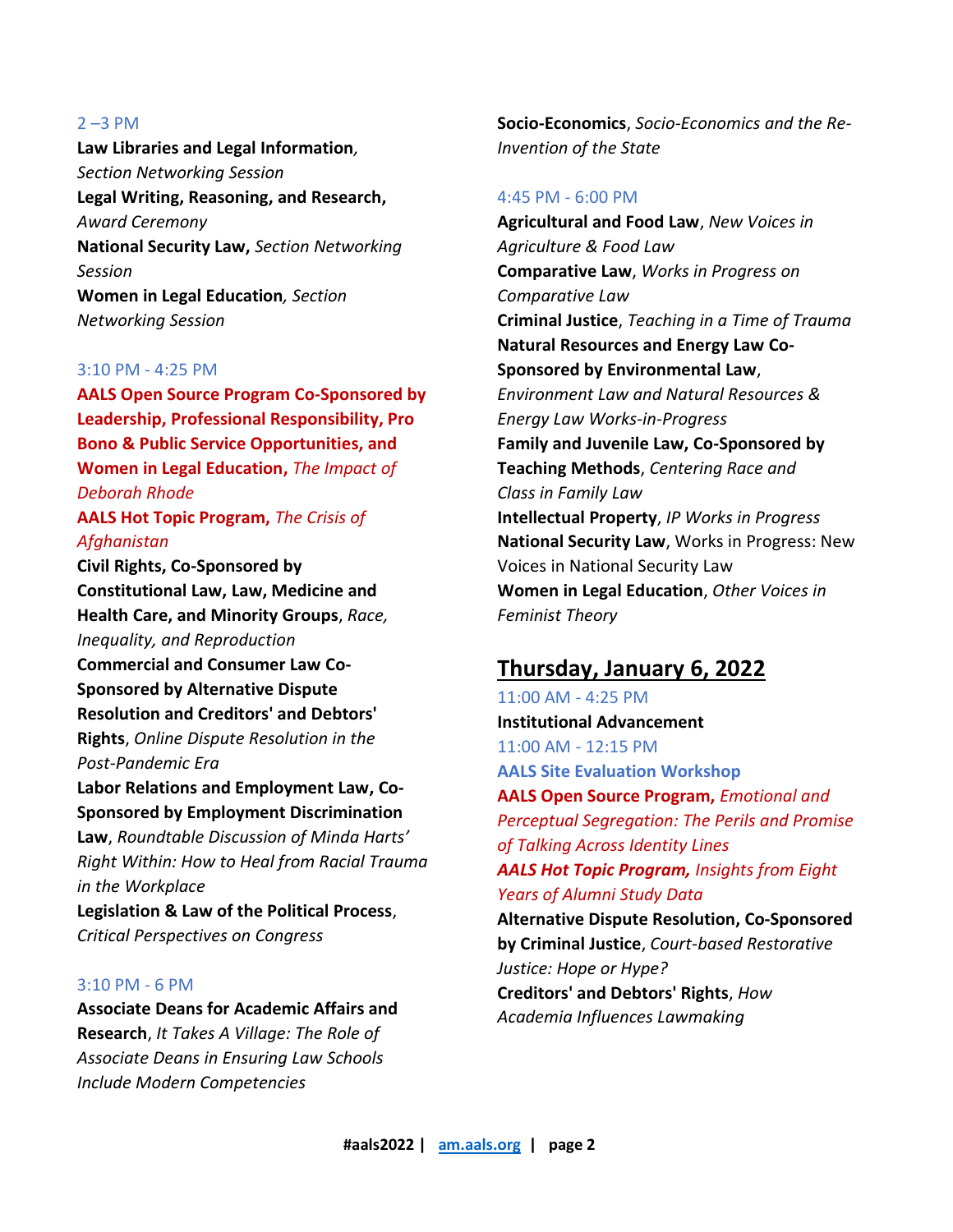**National Security Law,** The January 6 Insurrection: Domestic Terrorism and National Security Issues **Employment Discrimination Law, Co-Sponsored by Labor Relations and Employment Law**, *Anti-discrimination Law's Role in Promoting Democratic Workplaces* **European Law, Co-Sponsored by International Law**, *The Future of the EU: Brexit, Covid-19, and the Rise of Inequalities* **Law in the Americas, Co-Sponsored by Comparative Law**, *International and Comparative Legal Research* **Law Professors with Disabilities and Allies Co-Sponsored by Disability Law and Law and Mental Disability**, *The Forgotten Demographic: Law Professors with Disabilities in Legal Academia* **Sexual Orientation and Gender Identity** 

**Issues**, *The Fragility of LGBTQ+ Rights in the Post-Justice Kennedy/Ginsburg Era*

#### 12:35 PM - 1:50 PM

**AALS PRESIDENTIAL PROGRAM,** *THE TYRANNY OF MERIT WITH KEYNOTE SPEAKER MICHAEL J. SANDEL, THE ANNE T. AND ROBERT M. BASS PROFESSOR OF GOVERNMENT AT HARVARD UNIVERSITY*

**State and Local Government Law and Community Economic Development Joint Program**, *Progressive Perspectives on Local Economic Development Moving Forward* **Women in Legal Education**, **Co-Sponsored by Minority Groups, and Sexual Orientation and Gender Identity Issues,** *Equality, Intersectionality, and Status in the Legal Academy*

#### $2 - 3$  PM

**Civil Procedure**, *Section Networking Session* **Employment Discrimination Law***, Section Networking Session* **Family and Juvenile Law,** *Section Networking Session* **Global Engagement***, Section Networking Session* **Law Professors with Disabilities and Allies***, Section Networking Session* **Law, Medicine, and Health Care,** *Section Networking Session*  **Legal History,** *Section Networking Session*  **Natural Resources and Energy Law,** *Section Networking Session* **Sexual Orientation and Gender Identity Issues***, Section Networking Session* **Women in Legal Education**, *Award Ceremony*

## 3:10 PM - 6 PM

**Federal Courts**, *The New Turn Toward the States: State Courts and the Federal System* **Law and the Social Sciences and Law and the Humanities Joint Program, Co-Sponsored by Empirical Study of Legal Education and the Legal Profession, Indian Nations and Indigenous Peoples, and Minority Groups,** *Creating Inclusive Cross-Disciplinary Research to Advance the Common Good*

#### 3:10 PM - 4:25 PM

**National Conference of Bar Examiners Program,** *Building the Next Generation of the Bar Exam* **AALS Committee on Recruitment & Retention of Minority Law Teachers & Students Program,** *The Rise and Future of Diversity, Equity and Inclusion in the Law School Context*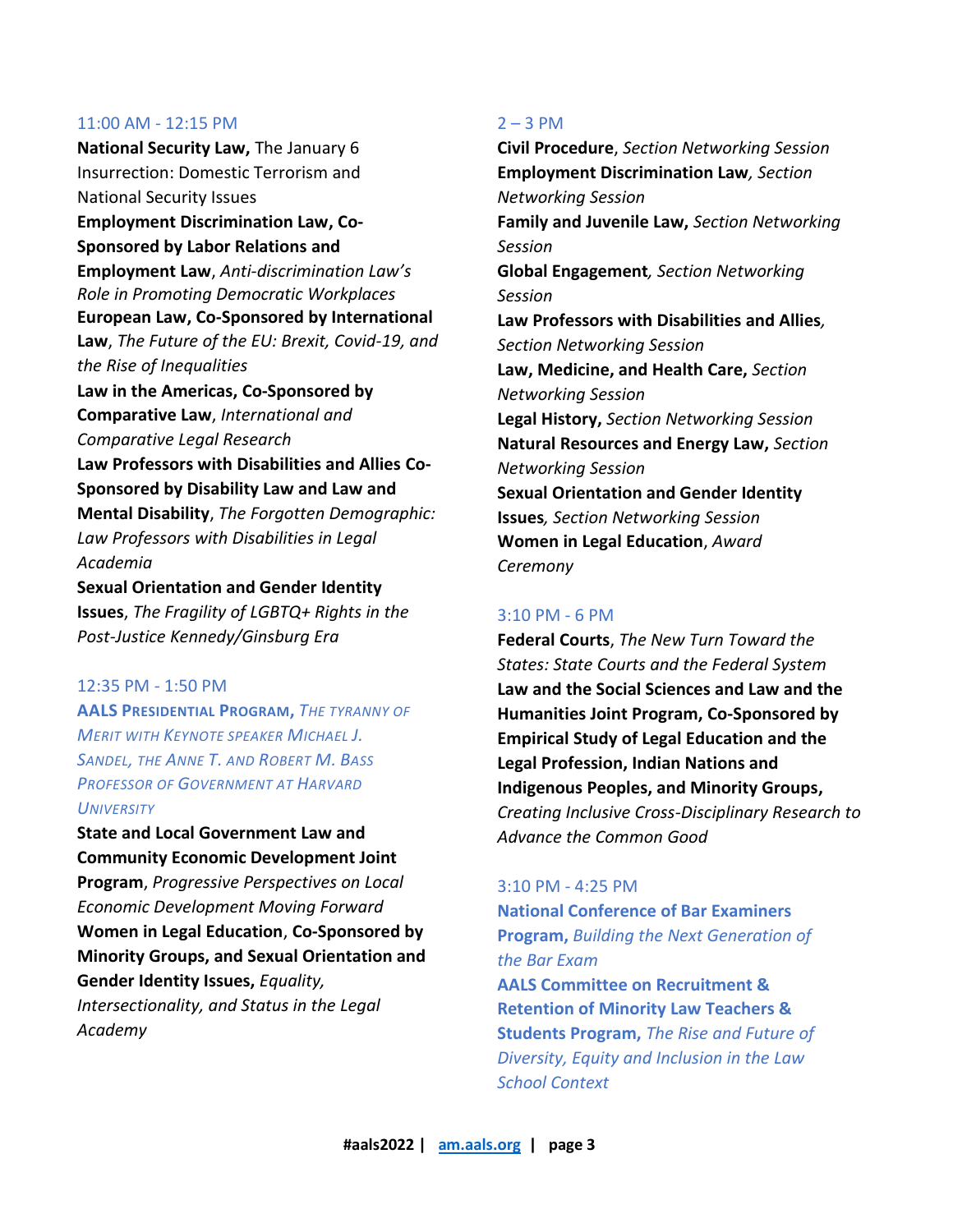#### 3:10 PM - 4:25 PM

**AALS Discussion Group Program**, *Status of U.S. Legal Regulatory Reform* **AALS Hot Topic Program,** *Law Students and Faculty Rising to Challenge: Responding to the Afghan Crisis*

**Agricultural and Food Law, Co-Sponsored by Animal Law and State and Local Government Law**, *Food Law in Times of Crisis: From Climate Change to COVID* **Art Law, Co-Sponsored by Intellectual Property**, *Permissions Culture* **Criminal Justice, Co-Sponsored by Aging and the Law, Children and the Law, Civil Rights, Disability Law, Family and Juvenile Law, and Poverty Law,** *The Carceral Logics of Care: Policing Hospitals, Policing Access to Care* 

**Jurisprudence**, *Unwritten "Law"?* **Law, Medicine, and Health Care, Co-Sponsored by Associate Deans for Academic Affairs and Research, For the Law School Dean, and Law and Mental Disability**, *Health Law and Leadership During Times of Crisis*

**Legal History, Co-Sponsored by Comparative Law**, *Using Historical Context Across the Law School Curriculum in Response to January 6th, 2021*

#### 4:45 PM - 6:00 PM

**AALS Authors Meet Readers***, Beyond Imagination? The January 6 Insurrection Book Project* **Administrative Law,** *New Voices in Administrative Law*  **Business Associations**, *New Voices in Business Law* **Commercial and Consumer Law and Contracts Joint Program** *Diversity,* 

*Equity, Inclusion, and the Teaching of Contracts and Commercial Law* **Empirical Study of Legal Education and the Legal Profession**, Empirical Study 2021 *Works in Progress Workshop* **Employment Discrimination Law, Co-Sponsored by Labor Relations and Employment Law**, *New Voices in Employment Discrimination Law and Labor Relations & Employment Law* **International Human Rights Co-Sponsored by International Law**, *New Voices in Human Rights* **Legal Writing, Reasoning and Research, Co-Sponsored by Scholarship**, *Contemporary Scholarly Methods and Works-in-Progress in Legal Communication* **Minority Groups Co-Sponsored by Clinical Legal Education**, *Critical Justice: The Pedagogy of Multidimensional Analysis and Systemic Advocacy* **Poverty Law**, *Poverty Law: Casebooks, Clinics, and the Law School Curriculum* **Socio-Economics**, *Works in Progress Economic Equity and the Constitution*

## 6:00 PM

**Children and the Law,** Film Screening of *Youth v Gov*

Register in advance for this film screening webinar held outside of the annual meeting: [https://udenver.zoom.us/webinar/register/WN\\_6D](https://udenver.zoom.us/webinar/register/WN_6DKrMHBqQOC8oF4E1fBKyg) [KrMHBqQOC8oF4E1fBKyg](https://udenver.zoom.us/webinar/register/WN_6DKrMHBqQOC8oF4E1fBKyg)

## **Friday, January 7, 2022**

11 am – 5:30 pm **AALS Law School Deans Forum** 

11:00 AM - 3:00 PM **Institutional Advancement**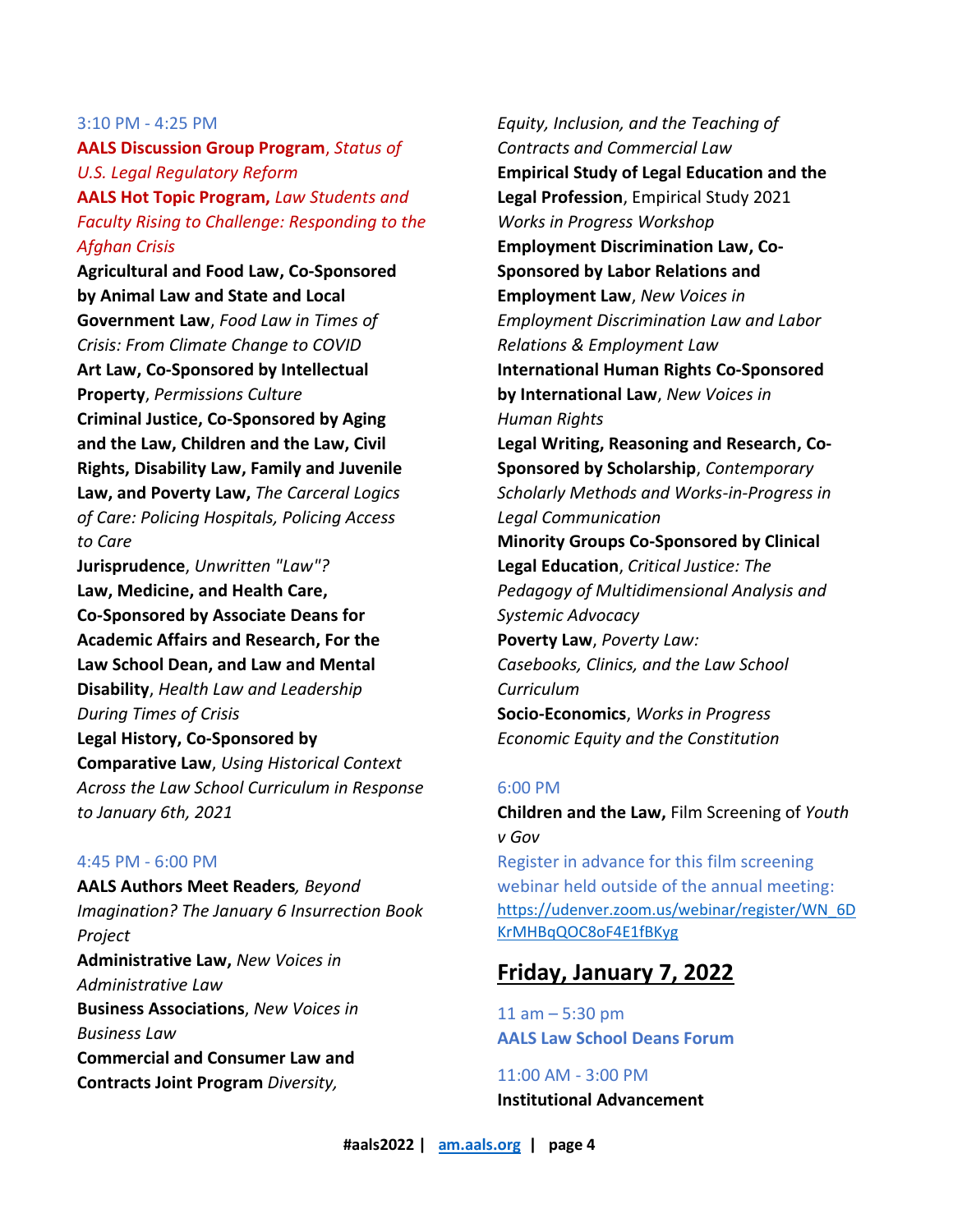**AALS Arc of Career Program,** *From Legal Education to the C-Suite: Lawyers Leading Higher Education*

### 11:00 AM - 12:15 PM

**Empirical Study of Legal Education and the Legal Profession, Co-Sponsored by Election Law, Leadership, Legislation & Law of the Political Process, and Professional Responsibility**, *What Can Research Tell Us About How Law Schools, Lawyers, and Leaders Can Nourish Democracy?* **Family and Juvenile Law, Co-Sponsored by Children and the Law, and Civil Rights**, *Family Law for the Long Haul: Creating a Path Forward from COVID* **Global Engagement, Co-Sponsored by Post-Graduate Legal Education**, *Increasing Global Engagement at U.S. Law Schools* **International Human Rights, Co-Sponsored by Children and the Law, Natural Resources and Energy Law,** *Is Climate Stability a Human Right?* **Law and Religion**, *The Shadow Docket's Effect on the Religion Clauses* **New Law Professors**, *The Delicate Dance: Balancing Competing Interests in Making Decisions as a New Law Professor* **Property Law, Co-Sponsored by State and Local Government Law**, *Regulatory Takings at 100* **Transactional Law and Skills, Co-Sponsored by Agency, Partnership, LLC's and Unincorporated**, **Business Associations, and Securities Regulation,** *Transactional Lawyering at the Intersection of Business and Societal Well-Being*

12:35 PM - 1:50 PM **AALS Arc of Career Program,** *So, You Want to Publish a Book?*

**AALS Discussion Group Program,** *A Very Online Economy: Meme Trading, Bitcoin, and the Crisis of Trust and Value(s) – How Should the Law Respond?* **AALS Hot Topic Program,** *Election Subversion: Assessing the Dangers to American Democracy* **Business Associations, Co-Sponsored by Agency, Partnership, LLC's and Unincorporated, Securities Regulation, and Transactional Law and Skills**, *Race and Teaching Business Associations* **Education Law Co-Sponsored by Administrative Law**, *Administrative Law in Higher Education* **Minority Groups, Co-Sponsored by Women in Legal Education**, *Resisting the Second Redemption: Dismantling Racial Capitalism amidst the Global Pandemic* **Teaching Methods**, *Beyond Diversity: Creating Inclusive Classrooms and Prioritizing Students' Sense of Belonging in* 

## $2 - 3$  pm

*Law*

**Administrative Law,** *Section Networking Session* **Clinical Legal Education,** *Section Networking Session*  **Comparative Law,** *Section Networking Session*  **Immigration Law***, Section Networking Session* **Law Professors with Disabilities and Allies,**  *Award Ceremony* **Minority Groups,** *Section Networking Session*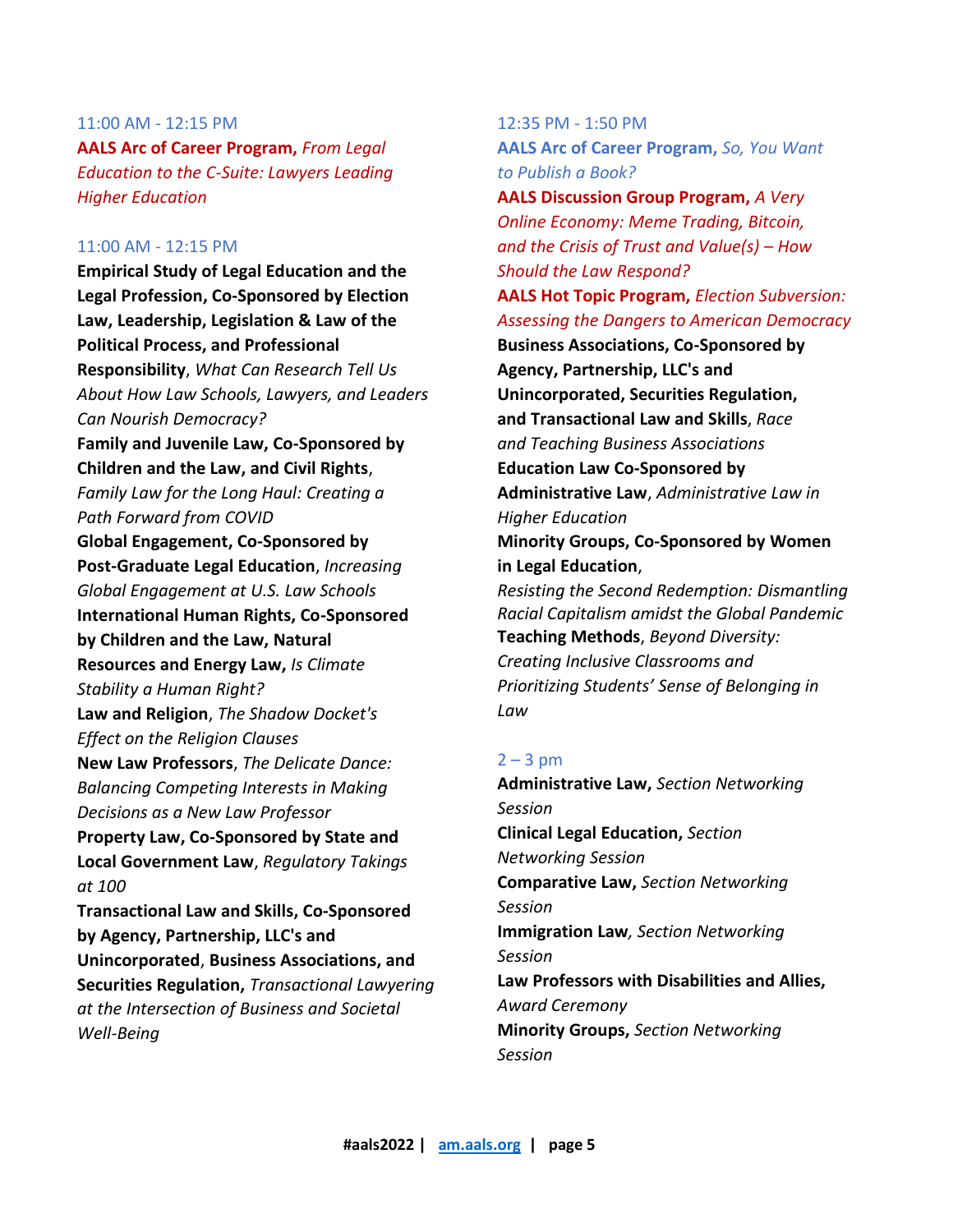#### $2 - 3$  pm

**Pre-Law Education and Admission to Law School,** *Section Networking Session* **Professional Responsibility,** *Section Networking Session* **Torts,** *Setion Networking Session*

#### 3:10 PM – 6 PM

**Academic Support and Technology, Law and Legal Education Joint Program, Co-Sponsored by, Pre-Law Education and Admission to Law School**, *Online Teaching: Is it Good for Legal Education?*

**Natural Resources and Energy Law and Torts and Compensation Systems Joint Program Co-Sponsored by Environmental Law**, *The Rising Tide of Climate Torts* **Intellectual Property**, *"Bring The Noise: IP in* 

*Tumultuous Times"*

## 3:10 PM - 4:25 PM

## **AALS Hot Topic Program,** *Can Public Institutions Ban Critical Race Theory?*

**Constitutional Law, Co-Sponsored by Jurisprudence and Law and Interpretation,** *Originalism: New Criticisms and Defenses* **Law and Anthropology, Co-Sponsored by Teaching Methods**, *Teaching from a "Law and..." Perspective*

**Part-Time Division Programs Co-Sponsored by Academic Support, and Student Services**, *The New Normal in Legal Education: What We Learned from Part-Time Programs During the Pandemic*

**Poverty Law, Co-Sponsored by Civil Procedure, Clinical Legal Education, and Immigration Law**, *Immigrant Advocacy Inside and Outside Agencies, Courts, and Legislatures*

**by Leadership and Litigation**, *From Watergate to Insurrection: Fifty Years of Legal Ethics in the U.S.*

#### 4:45 PM - 6:00 PM

**Civil Rights**, *Works-in-Progress: New Voices in Civil Rights* **Clinical Legal Education Co-Sponsored by Leadership, Minority Groups, and Poverty Law**, *Anti-Racism and Clinic Design Choices* **Disability Law, Co-Sponsored by Law and Mental Disability, Law Professors with Disabilities and Allies, and Teaching Methods,** *Incorporating Disability into the Law School Curriculum* **European Law**, Emerging and *New Voices in European Law: Works-in-Progress Panel* **Immigration Law**, *New Voices in Immigration Law* **Law, Medicine and Health Care**, *New Voices in Law, Medicine, and Health Care* **Professional Responsibility**, *Professional Responsibility New Voices Workshop* **Property Law**, *Stuff You'll Want to Steal: Ideas for Teaching about Race, Class, and Indigenous Peoples in Property* **Women in Legal Education**, *Introducing and Supporting Intersectionality in Pedagogy*

## **Saturday, January 8, 2022**

11:00 AM - 12:15 PM

**Law School Admission Council Program, Co-Sponsored by Pre-Law Education and Admission to Law School,** *Using Assessments to Advance Equity: How Assessments Can Benefit All Learners*

**Professional Responsibility, Co-Sponsored**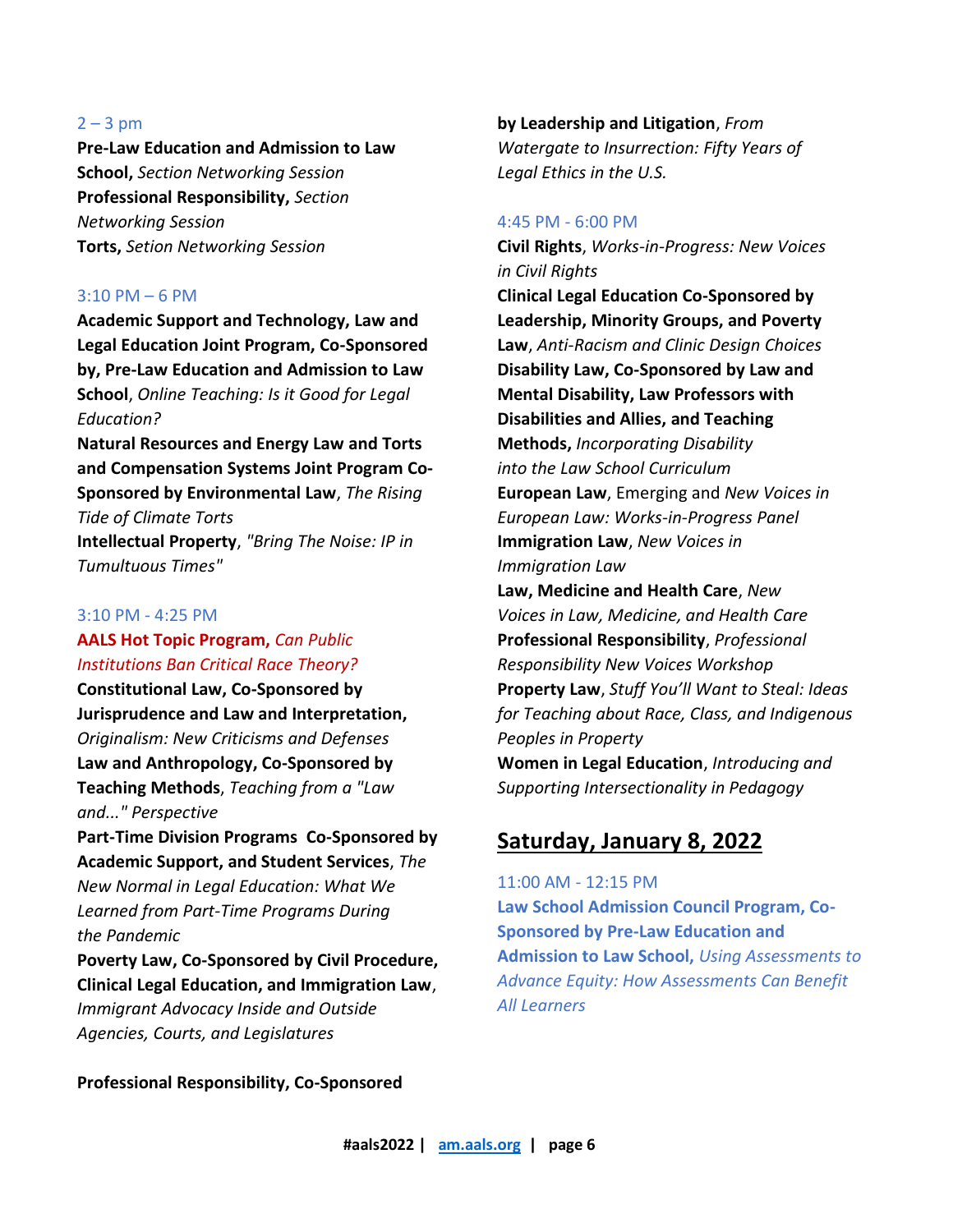**AALS Hot Topic Program,** *On the Brink: The Supreme Court, SB 8, Dobbs, and the Future of Reproductive Rights*

**Administrative Law Co-Sponsored by Constitutional Law**, *Governing without Congress: The Use (and Abuse) of Executive Orders*

**Agency, Partnership, LLC's and Unincorporated Co-Sponsored by Business Associations, Insurance Law, and Transactional Law & Skills**, *Economic Uses for Unincorporated Entities* **International Law, Co-Sponsored by Civil Rights, International Human Rights, and Minority Groups**, *State Responsibility to Address Racism* **Remedies, Co-Sponsored by Federal Courts**, *The Underappreciated Remedy of Nominal Damages*

**Trusts and Estates**, *Trusts and Estates in Society*

### 11:00 AM – 1:50 PM

**AALS Symposium Program,** *Implementing Anti-Racism and Racial Justice into the Law School Curriculum*

## 11:00 AM - 4:00 PM

**Student Services Co-Sponsored by Associate Deans for Academic Affairs and Research, and Pre-Law Education and Admission to Law School**, *For the Common Good –Working with the legal academy to shape the future of the legal profession*

12:35 PM - 1:50 PM **The Meeting of the AALS House of Representatives AALS Discussion Group Program***, The Law of Foreign Commerce Bureaucracy*

**Aging and the Law, Co-Sponsored by Civil Rights, Clinical Legal Education, Disability Law, Family and Juvenile Law, Law, Medicine and Health Care, Poverty Law, and Sexual Orientation and Gender Identity Issues**, *Inequality and Aging* **Civil Procedure Co-Sponsored by Poverty Law**, *Marginalized Procedure* **Evidence**, *"Shadow Rules": The Operation of Evidentiary Rules Inside and Outside of the Courtroom"* **For the Law School Dean, and Pro Bono & Public Service Opportunities Joint Program, Co-Sponsored by Balance in Legal Education, Clinical Legal Education, and Leadership**, *Prioritizing Public Service in Your Role as the Dean: Why it Matters* **Securities Regulation, Co-Sponsored by Agency, Partnership, LLC's and Unincorporated, Business Associations and, Financial Institutions and Consumer Financial Services**, *Equity and Access in Securities Markets*

#### $2 - 3:00$  PM

**East Asian Law & Society,** *Section Networking Session* **Environmental Law***, Section Networking Session* **Evidence***, Section Networking Session* **International Law***, Section Networking Session* **Litigation,** *Section Networking Session* **Minority Groups,** *Award Ceremony* **Pre-Law Education and Admission to Law School,** *Award Ceremony* **Pro Bono & Public Service Opportunities,** *Award Ceremony* **Remedies,** *Section Networking Session* **Student Services,** *Section Networking Session*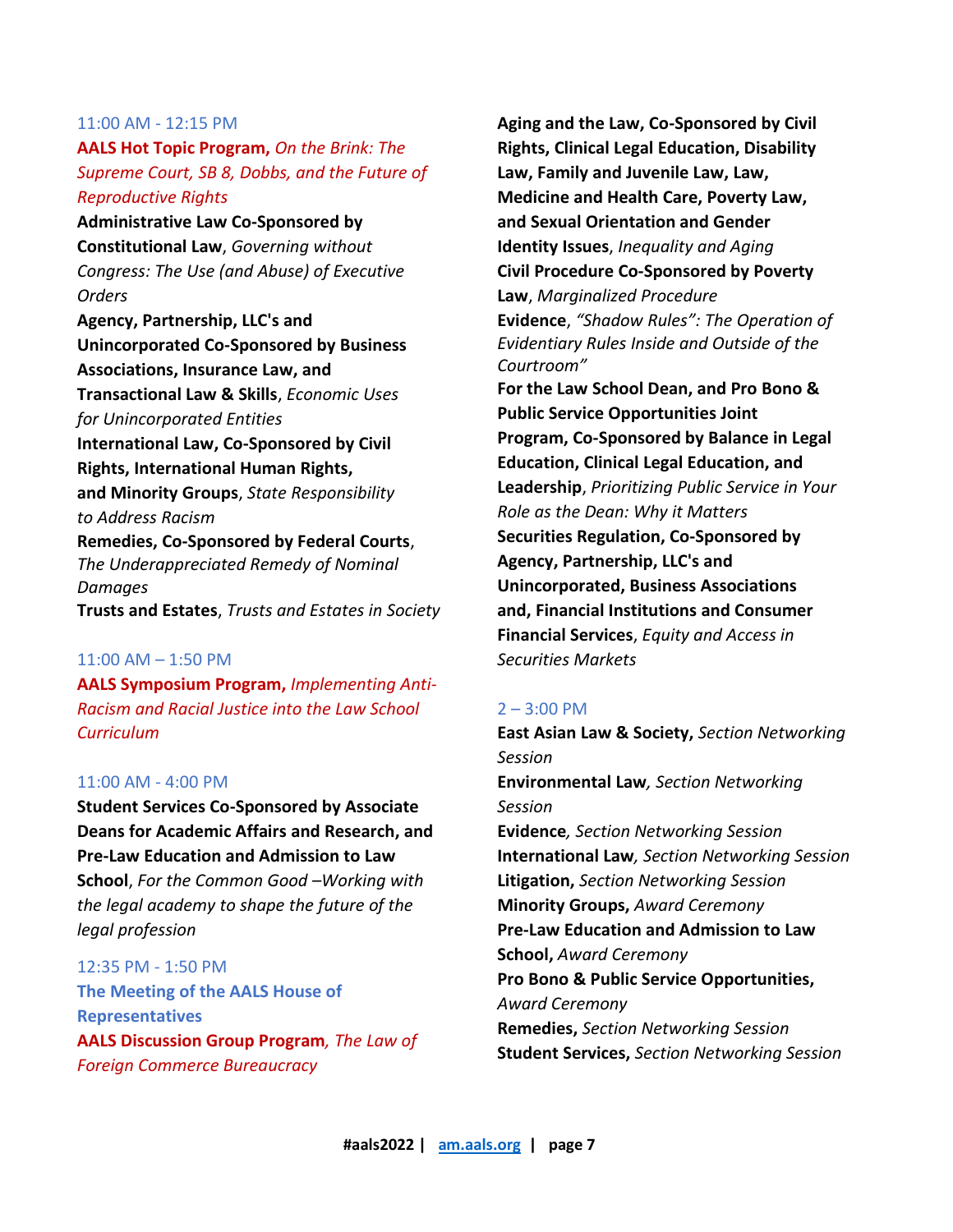## $2$  pm  $-6$  pm **AALS Workshop for Pretenured Law School Teachers of Color**

## 3:10 PM - 4:25 PM

## **AALS Open Source Program**, *The Newly Central Role of Defense Investigations in the Digital Age*

## **Children and the Law, Co-Sponsored by Family and Juvenile Law, and Poverty Law**,

*The Pandemic Next Time: Exploring Children's Vulnerability and Agency in the Face of Climate Change*

**Defamation and Privacy, Co-Sponsored by Internet and Computer Law, and Communication, Media & Information Law**,

*Privacy Tech*

**Contracts**, *Current Events in the Contracts Course and in Contracts Scholarship* **Immigration Law, Co-Sponsored by Administrative Law, Civil Rights, Minority Groups, and Poverty Law**, *Immigration, Equality, and Security: The Biden Administration's First Year and Beyond* **Leadership, Co-Sponsored by Clinical Legal Education, Minority Groups, Pro Bono & Public Service Opportunities, and Professional Responsibility**, *Leadership Education as a Component of Anti-Racist Education in Law Schools*

**Litigation, Co-Sponsored by Election Law and Professional Responsibility**, *Litigation Conduct and Pushing the Envelope: Impact or Abuse?* **Pre-Law Education and Admission to Law School Co-Sponsored by Academic Support, Institutional Advancement, and Student Services**, *Pre‐Law Advising & Law School Admissions Post‐COVID Inequality, and Reproduction*

## 4:45 PM - 6 PM

**Family and Juvenile Law**, *The Future of Family Law* **International Human Rights Co-Sponsored by New Law Professors,** *The Agony and Ecstasy of Teaching Human Rights Law in* 

*the Field* **International Law Co-Sonsored by Environmental Law, and Natural Resources and Energy Law,** *The Challenges and Opportunities of Teaching International Law Responses to the Climate Change Crisis* **Intellectual Property**, *Lenses on IP: How to Teach IP From Different Methodological Perspectives*

**Minority Groups**, *Voices of Color Against the Second Redemption*

**Poverty Law**, *New Voices in Poverty Law* **Property Law**, *New Voices in Property Law: Junior Scholars Works-in-Progress Panel* **Criminal Justice**, *New Voices in Criminal Justice*

**Securities Regulation**, *Securities Regulation Works in Progress Session*

## **Sunday, January 9, 2022**

10 am – 10:50 am **Planning Meeting for 2022-2023 Section Officers**

11:00 AM - 12:15 PM

**AALS Open Source Program,** *Death and Legal Scholarship: How an Era of Mass Carnage Impacts the Substance of Our Work AALS Hot Topic Program, The Promise and Pitfalls of the Global Tax Deal* **Animal Law Co-Sponsored by Agricultural Food Law and Clinical Legal Education,** *Promoting Justice Through Animal Law Clinics*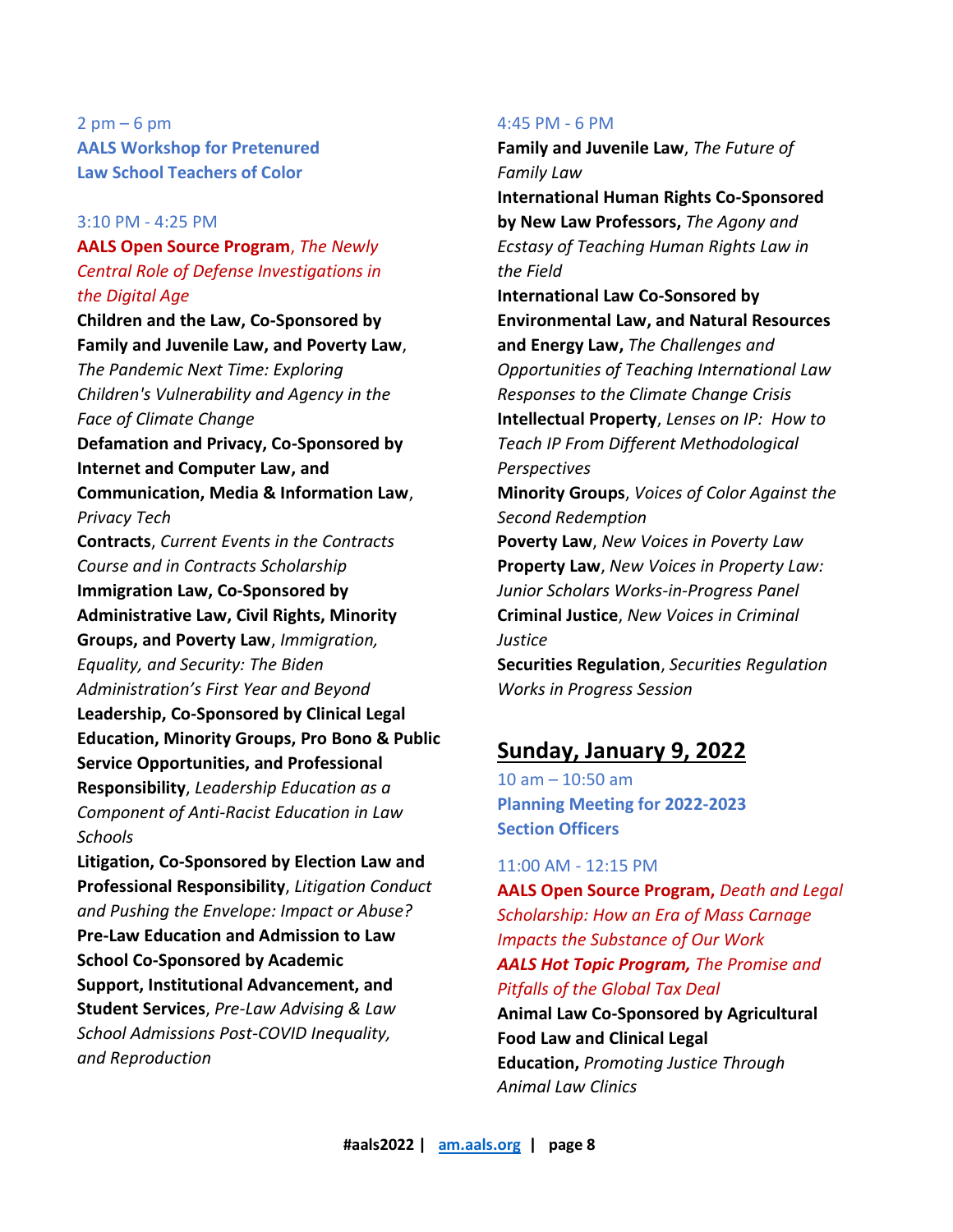**Internet and Computer Law**, *Algorithms in the Academy: Surveillance, Evaluation, and Risk Assessment at Universities*

**Insurance Law, Co-Sponsored by Business Associations, Agency, Partnership, LLC's and Unincorporated, and Securities Regulation**, *Insurance Implications from the Pandemic*

**Law School Administration and Finance**, *Administrative Boot Camp for New and Aspiring Deans and Associate Deans* **Law and Sports Co-Sponsored by Children and the Law and Sexual Orientation and Gender Identity Issues**, *Transgender Inclusion in Athletic Competition* **Nonprofit and Philanthropy Law,** *A Subsidy for Inequality: Bob Jones & Fundamental Public Policy Today*

**Real Estate Transactions Co-Sponsored by Comparative Law**, *Real Estate Transactions in the EU / Systemic issues in Chinese Real Estate Finance*

### 12:35 PM - 1:50 PM

**AALS Discussion Group Program,** *Bridges and Barriers to Educational Equity: Should Law Schools Continue to Use Remote Learning Technology and Pedagogy for Inperson Classes?*

**Africa, Co-Sponsored by Intellectual Property, and Law, Medicine and Health Care,** *Equity in Access to Medicine: The African Experience* **Communication, Media & Information Law Co-Sponsored by Constitutional Law and Defamation and Privacy,** *Press* 

*Trustworthiness, Democracy, and the Law*

**Employee Benefits and Executive Compensation, Co-Sponsored by**

**Poverty Law**, *The Future of Social Security* **Jewish Law**, *The Crown and the Courts: Separation of Powers and the Early Jewish Imagination*

**Law and Economics**, *Law and Economics* **Law and Mental Disability Co-Sponsored by Disability Law, and Law, Medicine and Health Care**, *Mental Healthcare Decision-Making: Innovations and Comparative Perspectives* **Post-Graduate Legal Education**, *How LLM Programs Adapted to Online Learning, and* 

*the Future Role of Hybrid and Online Classes*

#### $2 - 3:00$  PM

**Islamic Law,** *Section Networking Session* **Law and Anthropology,** *Section Networking Session*  **Law and Mental Disability,** *Section Networking Session* **Law and South Asian Studies,** *Section Networking Session* **Law School Administration and Finance***, Section Networking Session* **Law and Sports***, Section Networking Session* **Post-Graduate Legal Education,** *Section Networking Session*  **Scholarship,** *Section Networking Session* **Socio-Economics***, Section Networking Session* **Taxation***, Section Networking Session* 

#### 3:10 PM - 4:25 PM

**Antitrust and Economic Regulation**, *Antitrust and Tech Giants* **Biolaw**, *Biosurveillance and Civil Liberties and During the Pandemic* **Conflict of Laws**, *Conflicts and Family Law* **Economic Globalization and Governance**, *Workers, Boards, and the Global Corporation*